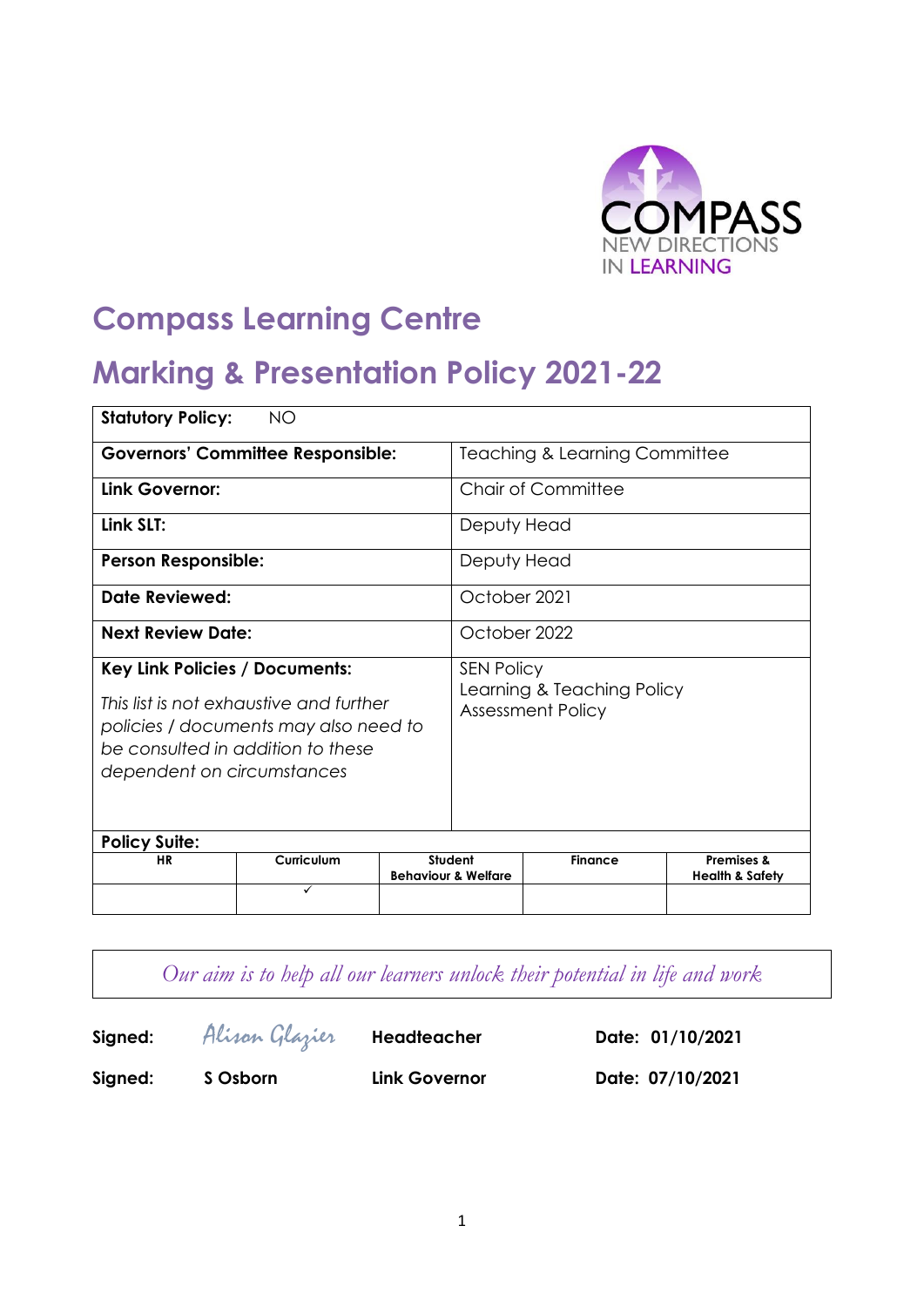**Equality Impact Assessment – initial screening record**

|                                                                    | 1. What area of work is being considered?                                              |                                                                               |                         | Marking & Presentation     |                  |           |  |
|--------------------------------------------------------------------|----------------------------------------------------------------------------------------|-------------------------------------------------------------------------------|-------------------------|----------------------------|------------------|-----------|--|
|                                                                    | Upon whom will this impact?<br>2.                                                      |                                                                               |                         | Students, Teachers, T.A.'s |                  |           |  |
|                                                                    |                                                                                        |                                                                               |                         |                            |                  |           |  |
| 3.                                                                 |                                                                                        | How would the work impact upon groups, are they included and considered?      |                         |                            |                  |           |  |
|                                                                    |                                                                                        |                                                                               |                         |                            |                  |           |  |
|                                                                    | <b>The Equality Strands</b>                                                            | <b>Negative Impact</b>                                                        |                         | <b>Positive Impact</b>     | No impact        |           |  |
|                                                                    | Minority ethnic groups                                                                 |                                                                               |                         |                            |                  |           |  |
|                                                                    | Gender                                                                                 |                                                                               | $\sqrt{ }$              |                            |                  |           |  |
|                                                                    | Disability                                                                             |                                                                               |                         |                            |                  |           |  |
|                                                                    | Religion, Faith or Belief                                                              |                                                                               | $\sqrt{ }$              |                            |                  |           |  |
|                                                                    | Sexual Orientation                                                                     |                                                                               | $\sqrt{}$<br>$\sqrt{ }$ |                            |                  |           |  |
|                                                                    | Transgender<br>Age                                                                     |                                                                               |                         |                            |                  |           |  |
|                                                                    | Rurality                                                                               |                                                                               |                         |                            |                  |           |  |
| 4.                                                                 | Does data inform this work, research and/or consultation. And has it been broken       |                                                                               |                         |                            |                  |           |  |
|                                                                    |                                                                                        |                                                                               |                         |                            |                  |           |  |
|                                                                    | down by the equality strands?                                                          |                                                                               |                         |                            |                  |           |  |
|                                                                    |                                                                                        |                                                                               |                         |                            |                  |           |  |
|                                                                    | <b>The Equality Strands</b>                                                            | No                                                                            | Yes                     |                            | <b>Uncertain</b> |           |  |
|                                                                    | Minority ethnic groups                                                                 |                                                                               |                         |                            |                  |           |  |
|                                                                    | Gender                                                                                 |                                                                               |                         |                            |                  |           |  |
|                                                                    | Disability                                                                             |                                                                               |                         |                            |                  |           |  |
|                                                                    | Religion, Faith or Belief<br>Sexual Orientation                                        |                                                                               |                         |                            |                  |           |  |
|                                                                    | Transgender                                                                            |                                                                               |                         |                            |                  |           |  |
|                                                                    | Age                                                                                    |                                                                               |                         |                            |                  |           |  |
|                                                                    | Rurality                                                                               |                                                                               |                         |                            |                  |           |  |
|                                                                    | Data for all pupils: Educational research by Prof J Hattie, Paul Black, Dylan Williams |                                                                               |                         |                            |                  |           |  |
|                                                                    |                                                                                        |                                                                               |                         |                            |                  |           |  |
|                                                                    |                                                                                        |                                                                               |                         |                            |                  |           |  |
| 5.                                                                 |                                                                                        | Does the initial screening highlight potential issues that may be illegal? No |                         |                            |                  |           |  |
|                                                                    |                                                                                        |                                                                               |                         |                            |                  |           |  |
|                                                                    | Further comments:-                                                                     |                                                                               |                         |                            |                  |           |  |
|                                                                    |                                                                                        |                                                                               |                         |                            |                  |           |  |
|                                                                    |                                                                                        |                                                                               |                         |                            |                  |           |  |
|                                                                    |                                                                                        |                                                                               |                         |                            |                  |           |  |
|                                                                    |                                                                                        |                                                                               |                         |                            |                  |           |  |
|                                                                    |                                                                                        |                                                                               |                         |                            |                  |           |  |
|                                                                    |                                                                                        |                                                                               |                         |                            |                  |           |  |
|                                                                    | Do you consider that a full Equality Impact Assessment is required?                    |                                                                               |                         |                            |                  | <b>No</b> |  |
|                                                                    |                                                                                        |                                                                               |                         |                            |                  |           |  |
|                                                                    |                                                                                        |                                                                               |                         |                            |                  |           |  |
| Initial screening carried out by N/R adopted from various policies |                                                                                        |                                                                               |                         |                            |                  |           |  |
|                                                                    |                                                                                        |                                                                               |                         |                            |                  |           |  |
|                                                                    | Signed: Mark Fisher                                                                    |                                                                               | Dated:                  | 01.10.2021                 |                  |           |  |
|                                                                    |                                                                                        |                                                                               |                         |                            |                  |           |  |
|                                                                    |                                                                                        |                                                                               |                         |                            |                  |           |  |
|                                                                    | Comment by Headteacher:                                                                |                                                                               |                         |                            |                  |           |  |
|                                                                    |                                                                                        |                                                                               |                         |                            |                  |           |  |
|                                                                    |                                                                                        |                                                                               |                         |                            |                  |           |  |
|                                                                    |                                                                                        |                                                                               |                         |                            |                  |           |  |
| Date                                                               | Alison Glazier                                                                         |                                                                               |                         |                            |                  |           |  |
|                                                                    |                                                                                        |                                                                               |                         |                            |                  |           |  |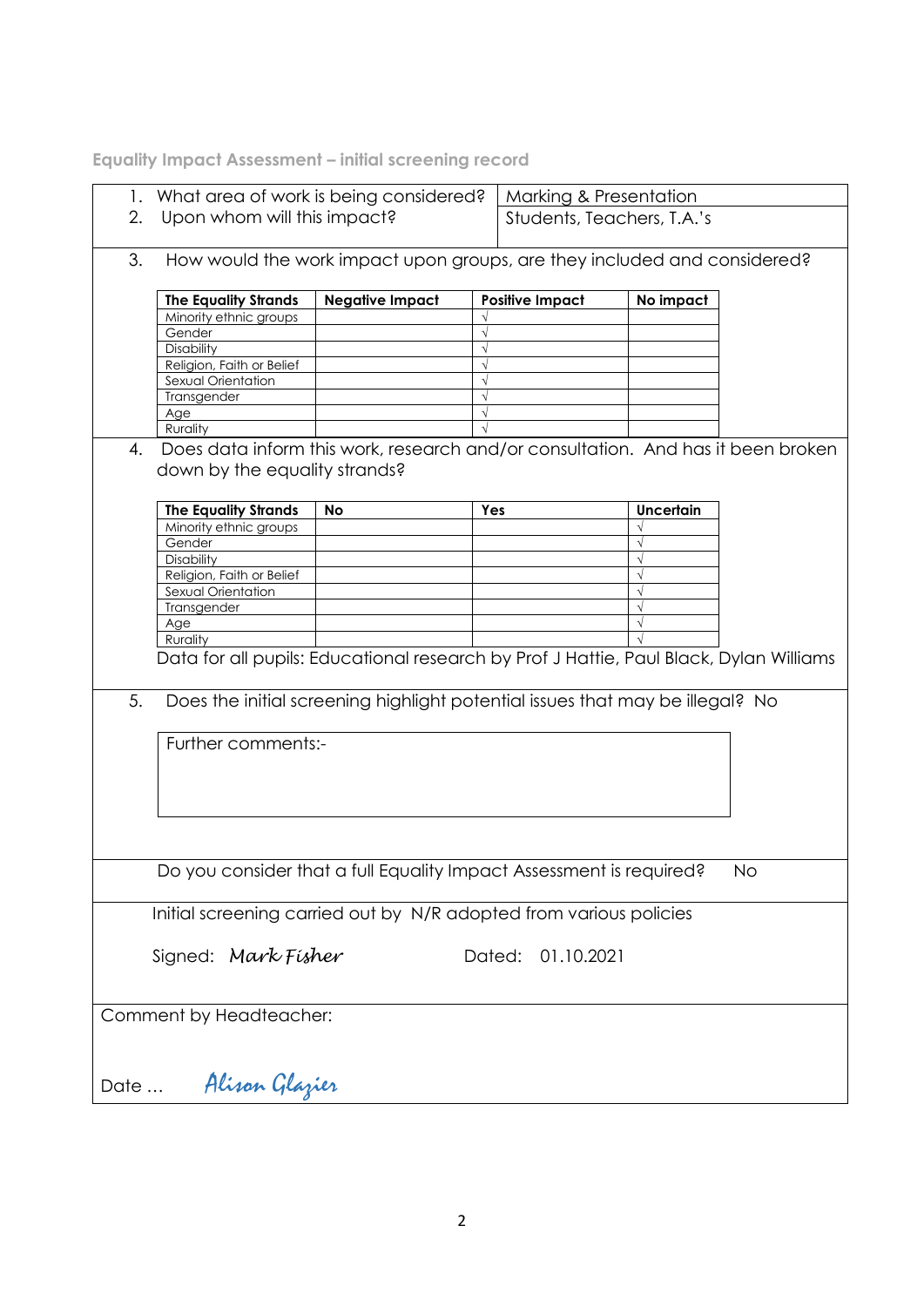## **Marking and Presentation Policy**

#### **Foreword:**

Marking is one of the most crucial forms of assessment. It is when we can really show children that we value their efforts; it is when we can judge our own effectiveness as teachers; it is when we can make strategic decisions about the next steps children have to make. More than all that, it is an opportunity to have an individual dialogue with every child. Marking is all about the teacher responding to the individual and gaining knowledge about that individual. Analysis by Professor John Hattie, Paul Black and Dylan Williams has identified feedback as the major factor in pupil progress. Assessment for learning is a core component of personalised learning.

Many of the children and young people at Compass have found it difficult in the past to deal with criticism and rejection. Many are severely challenged by the need to review and revise their work. Others struggle to accept that their work does not meet their own exacting standards and their need for perfection. Part of our role as teachers and support staff at Compass is to understand the complex causes that underpin these attitudes. Through understanding we can help our pupils to come to terms with their feelings in a safe environment. From this base of security and understanding pupils will be better able to evaluate their efforts in a more measured and realistic way and hence to take the necessary steps towards improving their work. Marking, therefore, is an essential part of the cycle of assessment at Compass and should be completed for all pupil work. It should always be discussed with the pupil. Through this dialogue, teachers will improve their evaluation of how well pupils have understood the work set for them and will come to a better appreciation of whether the success criteria for the lesson have been met.

The marking and presentation policy for Compass is based firmly on the principles that:

**Feedback to children and young people should be positive and supportive. It should be provided in a safe atmosphere of reflection based on the dignity and personal development of the pupil. It should encourage some self-evaluation by the pupil. It should be an integral element of the teacher's efforts to encourage pupil progress.**

#### **Introduction:**

Marking at Compass is an essential element in teachers' assessment of pupil progress. It contributes to an evaluation of pupils' understanding of the learning objectives, thereby informing teachers' future planning. It provides evidence for pupil progress. It allows teachers to reflect on the tasks they have set pupils and the effectiveness of the links between these and the planned outcomes.

Marking serves four purposes:

- Assessment:
- Correction;
- Encouragement; and
- Support and development.

Marking should always be a positive experience for pupils:

- Enhancing learning;
- Offering opportunities for dialogue;
- Building on success; and
- Providing praise.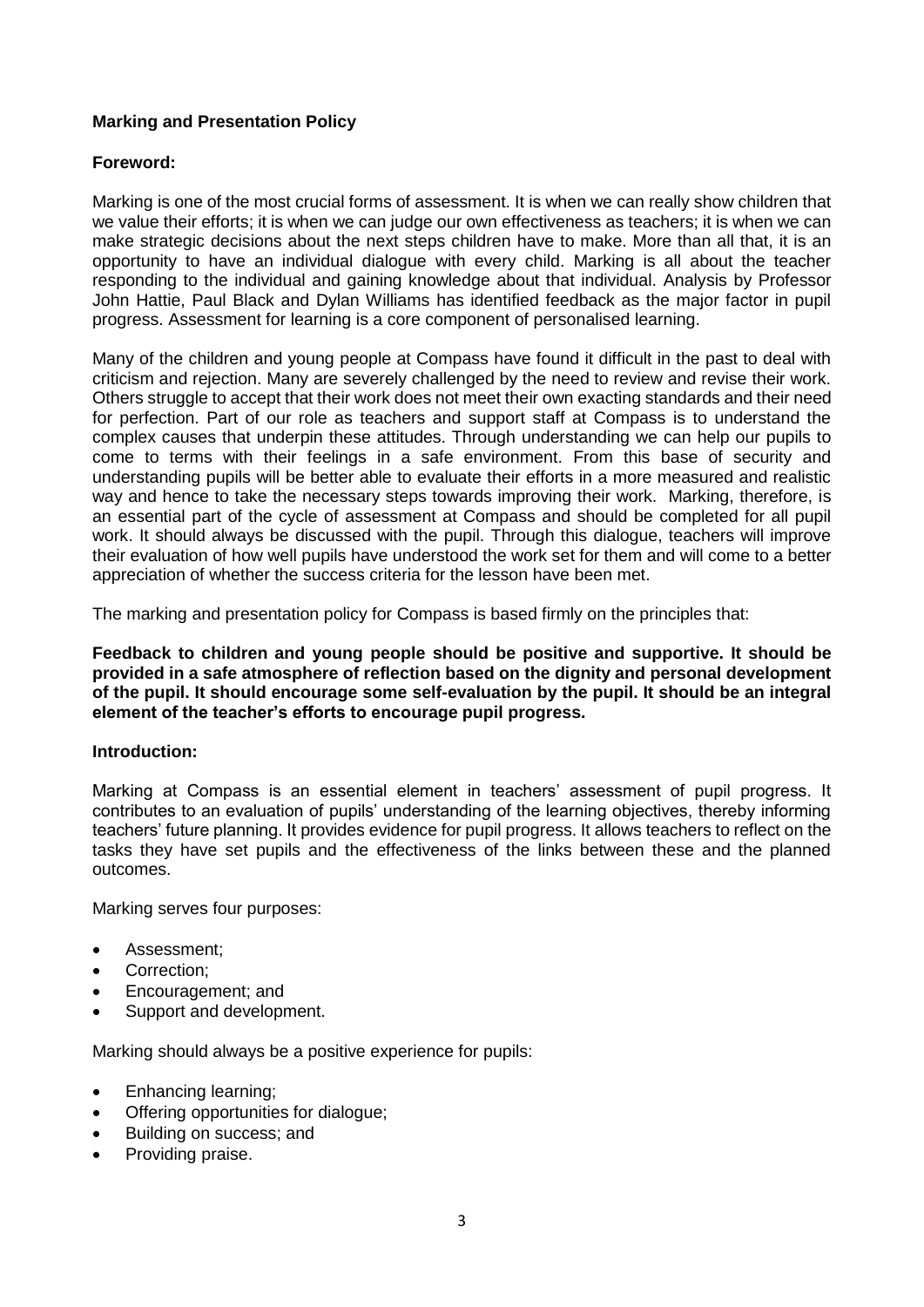Marking should offer pupils responsibilities:

- For their own self-evaluation and hence development;
- For the support and progress of their peers, where appropriate;
- For improving and refining their own work; and
- For making increased efforts based on increased motivation.

#### **Why we need to have a marking and presentation policy:**

- So that pupils' work is valued and recognised by staff;
- So that pupils know and understand the codes and symbols used by staff marking their work;
- So that corrections and points for development are clarified and undertaken by pupils;
- So that there is clarity and consistency across the school, leading to improved understanding of the system of assessment and evaluation;
- So that pupil progress is encouraged and enhanced.

## **Overall objectives of our marking and presentation policy:**

- To provide straightforward quidance to staff;
- To ensure that pupils are clear about how and why their work will be marked;
- To promote a culture of mutual support between staff in order to improve performance and encourage increased pupil progress;
- To enhance the experience of learning at Compass and to make it more positive;
- To support the continued development of sound learning and teaching practice.

## **Marking for improvement:**

The purpose of all feedback and marking is to encourage the pupil's improvement. The child or young person therefore needs to know the objective of the task from the outset. How far this objective was achieved, and crucially what needs to be done next in order to improve, are the core purposes of marking. We need to provide this as often as we can by:

- Planning time for pupils to read and respond to marking; '**DIRT TIME' (Dedicated Improvement & Reflection Time)**
- Making objectives clear through written objectives or the use of stickers in exercise books or folders;
- Referring to the success criteria in our comments;
- Highlighting successes: giving three successes against the learning objectives helps to provide balance against the improvement point;
- Confining general comments to the extent to which the objective was achieved;
- Bridging the gap, through providing specific comments that point the way to the next step the pupil needs to make

It is the "next steps" and how we engage pupils with making that improvement that provides the most important rationale for marking. This does not and indeed should not involve large amounts of teacher prose. It needs to relate to the objective of the task or the individual targets of the child. This type of response needs to be differentiated.

## **Marking guidelines for staff:**

- Staff will ensure that planned learning outcomes are made explicit to pupils.
- Marking should be done in an atmosphere of reflection away from distractions;
- Feedback and marking should be provided as soon as possible after completion of the work but this needs to be completed **at least every 2 weeks. Students are to feedback in PURPLE.**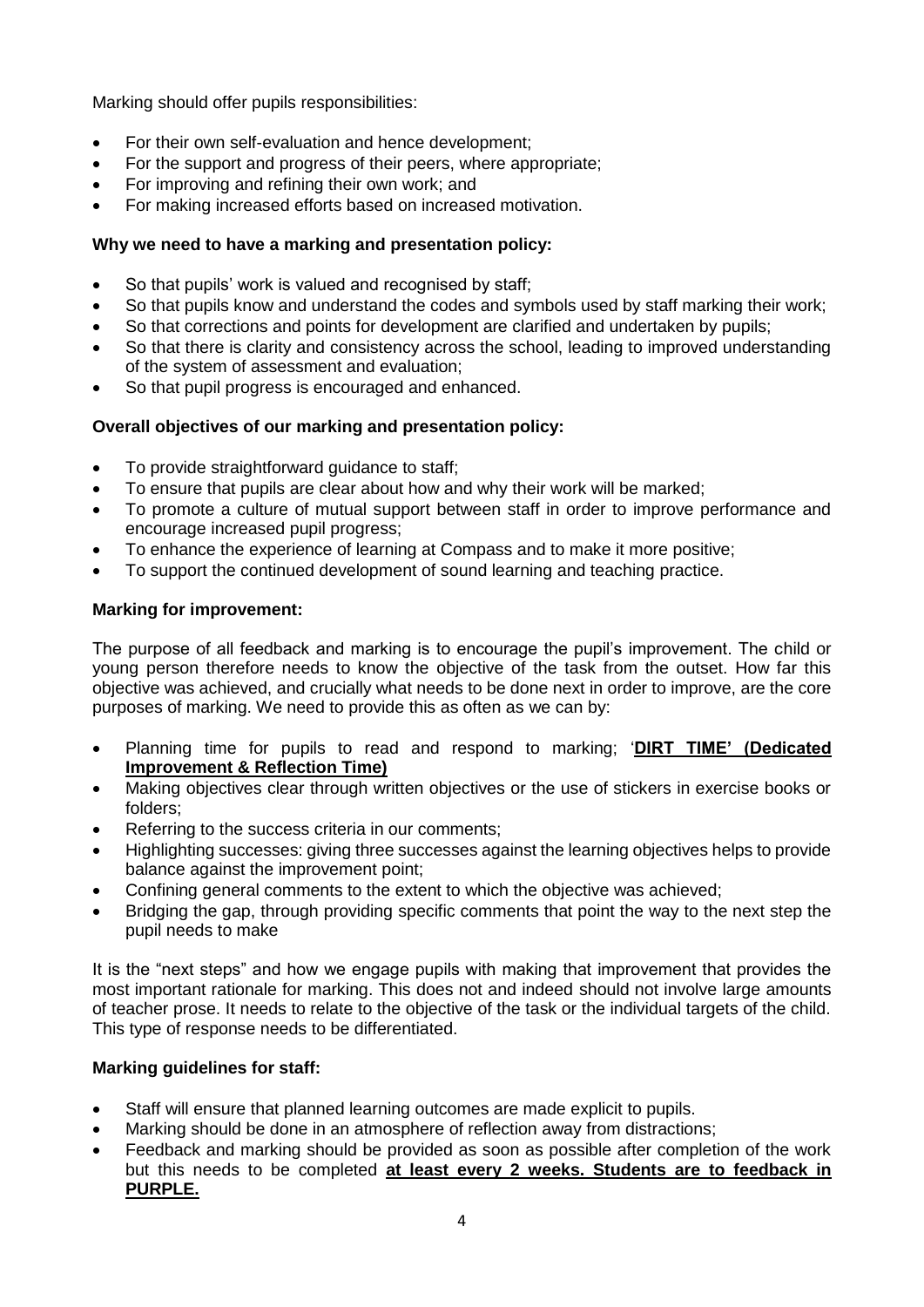- **Staff WILL mark in a GREEN pen to ensure clarity**;
- Marking should be easy to read. Where literacy levels are low staff should read their comments to the pupil;
- Staff should mark work with reference to pupils' targets;
- **The tracking sheet should be updated regularly (termly) in the front of the students books**
- Staff will have regard to the need to differentiate marking to meet the emotional needs of pupils as well as their academic needs;
- Staff should have regard to the literacy levels of individual pupils and write comments accordingly;
- **The marking of spelling errors should be limited to no more than five corrections of key subject words** and/or high frequency words or the spelling of words with common patterns as appropriate to the pupil's needs;
- Comments should reflect how to make progress to how to make the next step in learning;
- Comments should include an appropriate balance of praise and suggestions for further development;
- Appropriate time should be given to complete any marking, either with the member of staff, independently or peer marked;
- Wherever possible staff should use pupils' names in their comments to give a more personal touch;
- Staff will give verbal feedback, but this does not take the place of providing written comments, other than in exceptional circumstances;
- Staff should date their comments;
- Classrooms should have appropriate displays of "pupil speak" descriptions that will support pupils' understanding of how to improve and achieve the next level;
- Once every half term staff will level pupil work. This may be an individual piece or may be done across several pieces.
- Work scrutiny will be carried out regularly to provide supportive advice and encourage consistency of approach.
- **Teacher feedback needs to be in the form of 2\* and a wish. 2\* refers to praise and the 1 wish is for a target or improvement to reach next time.**

## **Presentation guidelines for pupils:**

- Pupils should know and understand the codes and symbols used in the Compass marking policy;
- Pupils should be encouraged to work in black or blue ink with any drawings completed in pencil;
- Any mistakes should be crossed out neatly, with one horizontal line through the error. This applies to staff and pupils;
- All work should have the full date on the right hand of the page;
- Any tables or charts should have ruled lines, have a heading and be clearly labelled;
- Pupils should be allowed time during lessons to allow them to respond to comments written by the teacher. This should be encouraged by staff to encourage pupils to take responsibility for developing their own learning and to ensure comments are taken notice of;
- All pages in books should be used. This avoids wasting paper.
- Learning objective needs to be written and underlined at the top of the page.

## **Evaluation, Monitoring and Review Mechanisms:**

It is the intention to employ a circular model which will set objectives, assess impacts and reconfirm/reset objectives through the mechanisms of specific action plans and the school development plan. Compass's learning and teaching policy is under continuous evaluation using this model.